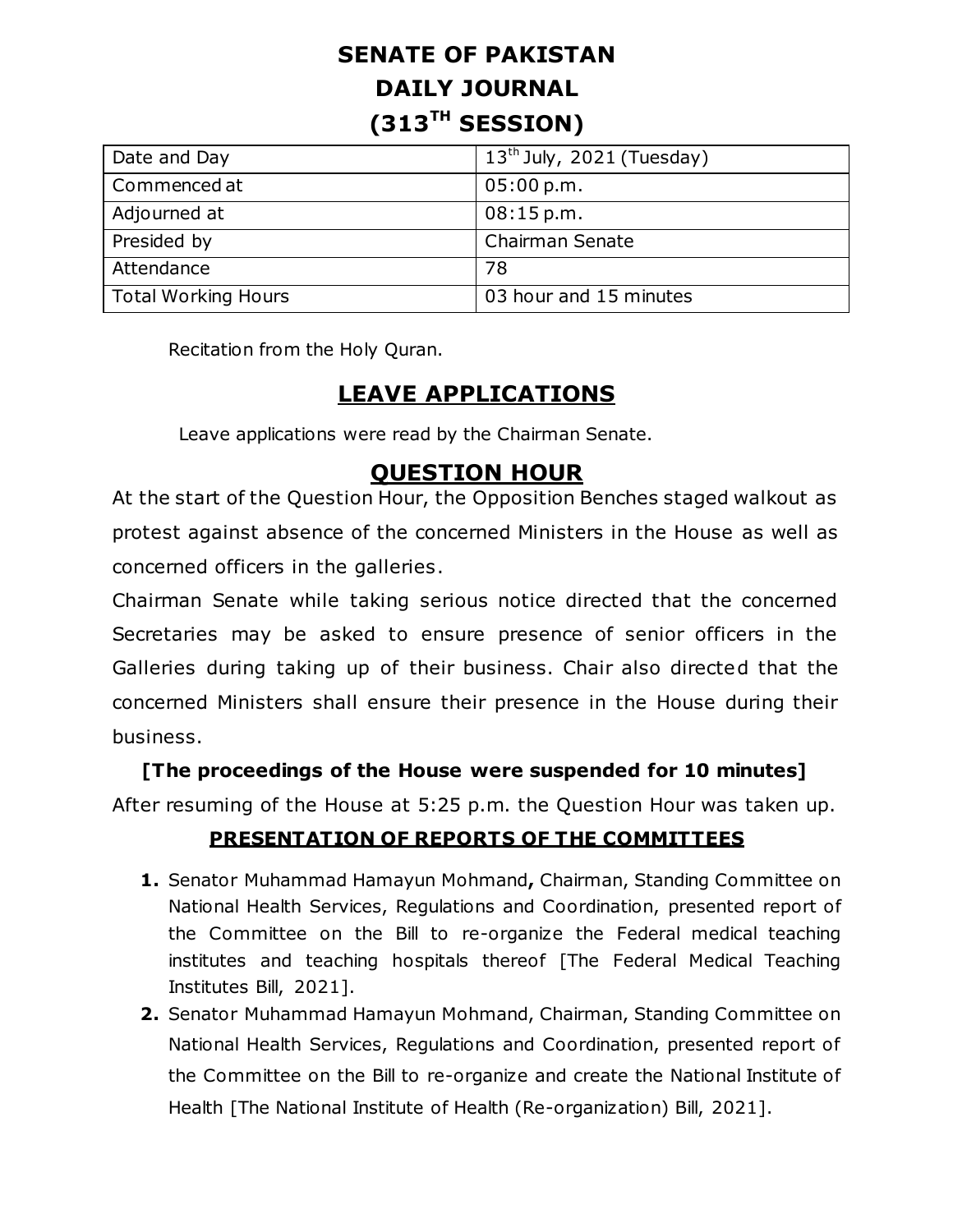- **3.** Senator Mohsin Aziz, Chairman, Standing Committee on Interior, presented report of the Committee on the Bill further to amend the Mutual Legal Assistance (Criminal Matters) Act, 2020 [The Mutual Legal Assistance (Criminal Matters) (Amendment) Bill, 2021].
- **4.** Senator Syed Ali Zafar, Chairman, Standing Committee on Law and Justice, presented report of the Committee on the Bill to amend the Enforcement of Women's Property Rights Act, 2020 [The Enforcement of Women's Property Rights (Amendment) Bill, 2021].

### **LEGISLATIVE BUSINESS**

1. Mr. Ali Muhammad Khan, Minister of State for Parliamentary Affairs on behalf of Mr. Ijaz Ahmad Shah, Minister for Narcotics Control, moved that the Bill further to amend the Control of Narcotics Substances Act, 1997 [The Control of Narcotic Substances (Second Amendment) Bill, 2021], as passed by the National Assembly, be taken into consideration.

**The Bill was referred to the concerned Standing Committee.**

### **CALLING ATTENTION NOTICES**

- **1.** Senator Mushtaq Ahmed on his behalf and behalf of Senators Rana Maqbool Ahmad, Azam Nazeer Tarar, Mian Raza Rabbani and Kamran Murtaza drew attention of the Minister for Railways, towards the tragic train crash in Ghotki in which sixty-six passengers lost their lives and many sustained injuries. Following Members spoke on the CAN:-
	- 1. Senator Mushtaq Ahmed.
	- 2. Senator Syed Yousuf Raza Gillani.
	- 3. Senator Azam Nazir Tarar.
	- 4. Senator Kamran Murtaza.
	- 5. Senator Rana Maqbool Ahmed.

Senator Muhammad Azam Khan Swati, Minister for Railway made statement.

#### **The Calling Attention Notice was thus disposed of.**

**2.** Senator Fawzia Arshad to draw attention of the Minister for Foreign Affairs, towards the blacklisting of Pakistani Nationals by the UAE Government as well as denial of re-entry to thousands of expatriate Pakistanis who had returned home during COVID-19.

### **The Calling Attention Notice was dropped due to absence of Member.**